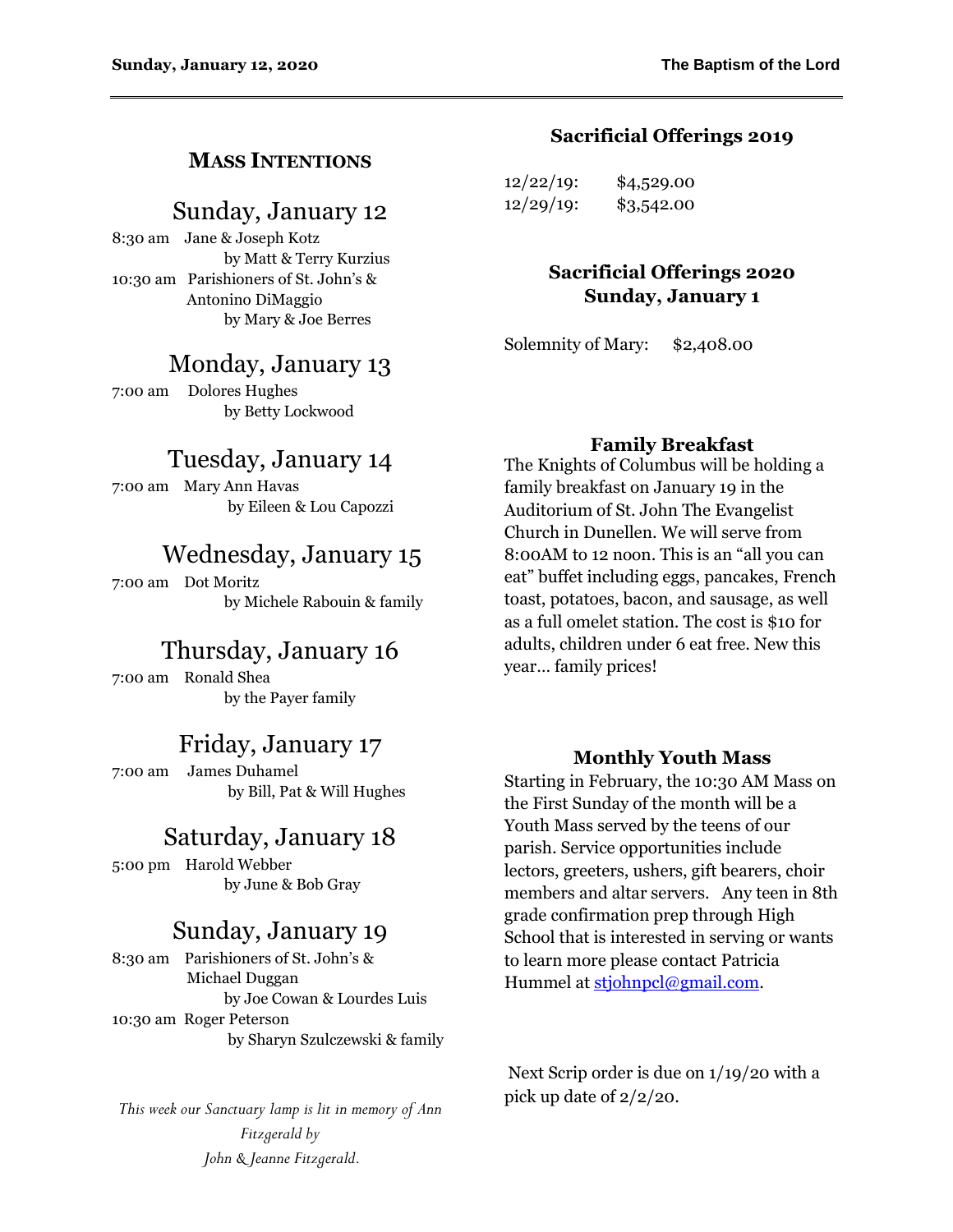#### **St. John Food Pantry**

Our Food Pantry is in need of the following: dry pasta, rice, cereal, canned tuna and chicken, low/no sugar canned fruit, no/low sodium canned vegetables and soups, tomato sauce and fruit juice. Food donations support our parish food pantry, for our neighbors in need as well as FISH Food Pantry on New Market Road in Piscataway. Thank you for your continuous generosity.

#### **Social Concerns**

Do you know a needy person or family? Could one of your neighbors benefit from assistance with food and/or other essentials? Please call the Parish Center, 732-968-2621, in confidence, and we will do whatever we can to help. Please continue to bring men's toiletries, tooth brushes, and large and medium thongs or slippers for the Ozanam Men's Shelter. Articles may be left in the vestibule. Thanks for not forgetting the "guys".

### **Stewardship: A Way of Life**

*And a voice came from the heavens, saying, "This is my beloved Son, with whom I am well pleased." Matthew 3:17*

Two thoughts come to mind when reading this. First, God, Our Father, is so generous, that he gave his only son, whom he really loves, to us so that we can have eternal life with him in heaven. God, Our Creator, really loves us, too! Second, Jesus was obedient to his Father's will, even to the point of death. This is a reminder that our own lives are pure gifts from God and meant to serve God and others. We are thankful for the efforts of

> Chantal Reffler and the Art & Environment Committee



### **Mark Your Calendar! Casino Night is February 8th**

The Eighth Annual Casino Night is soon approaching! This popular event includes roulette, craps, black jack, and a raffle. Admission is \$35 and includes a \$70 chip voucher, hors d'oeuvres, soft drinks, coffee and desserts. The event is BYOB. You can also purchase 50-50 tickets for \$5. Must be 21 and over to participate. Event and raffle tickets will be sold after all masses.

We are also seeking donors and gift donations for the event. Contact the Parish Office at (732) 968-2621 to make a donation. Additional information is on the parish website.



### **Prayers for Our Service Members**

Please pray for the **Military** following parishioners who

are currently serving in the Military:

**U.S. Navy Reserve Lt. Michael Bartilotti U.S. Army Pvt. Luke Harshaney U.S. Army Pvt. Raymond C. Pizzigoni U.S. Coast Guard Lt. Ed Sella U.S. Army Staff Sgt. Paul Frabizzio U.S. Marine Mer. Cpl. Thomas Tyler Lizak U.S. Army Pfc. Sean Parente U.S. Marine Pvt. Dante Parente U.S. Army 2nd Lt. Casey Wenzel U.S. Army Spec. 4 Timothy Francisco U.S. Marine LCpl. Stephen Wright U.S. Marine Pvt. José Citron**

If there are any other military members you would like to be included in our prayers, please contact the Parish Office.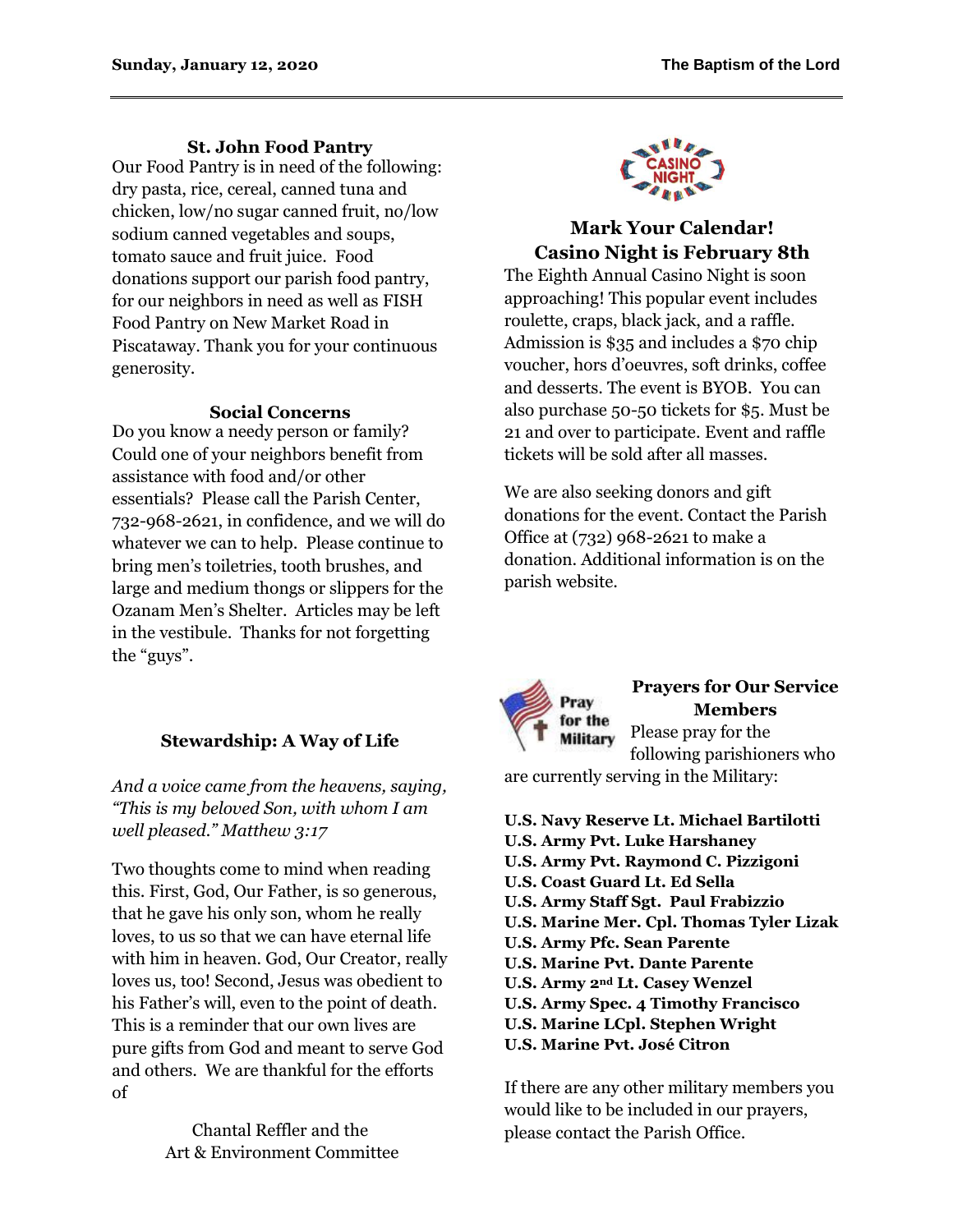#### **Mount Saint Mary House of Prayer**

Martha and Mary: Models of Hospitality

The two sisters, Martha and Mary, are found in three prominent stories in the Bible, all of which give us a glimpse into their personalities and provide reflection for our lives today.

**Mon., Jan. 27, 7-9 p.m.** (\$20-\$30 as you are able)

Presenter: Mary Jo Kearns, RSM



9 Days for Life 2020 will take place Tuesday, January 21 - Wednesday, January 29.

9 Days for Life is a multi-faceted novena for the respect and protection of human life. Each day, a different intention is accompanied by a short reflection, suggested actions, and related information. Sign up to receive the novena by email or text message a[t www.9daysforlife.com.](http://www.9daysforlife.com/)

#### **Discover Scotland 2020**

Join Rev. John P. Alvarado and the Sacred Heart Travelers to experience Scotland this September 27-October 6 in all of its autumn color and glow, from the highlands to the lowlands, to the coastal cliffs and roaring sea, to the rolling hills and bustling cities. An information session is scheduled for Tuesday, February 4 at 2:00PM in the Sacred Heart Annex Building. For full trip details visit

**churchofthesacredheart.net** and click the Scotland link. As a vital member of the United Kingdom, Scotland is celebrating its 750th year of independence. Join us for the adventure and the celebration.



#### A FRESH PERSPECTIVE ON THE SUNDAY READINGS

HIS WORD TODAY *by Rev. William J. Reilly*

#### **The Baptism of the Lord January 12, 2020**

**"You know the word that he sent to the Israelites, as he proclaimed peace through Jesus Christ, who is the Lord of all, what has happened all over Judea, beginning in Galilee after the baptism that John preached, how God anointed Jesus of Nazareth with the Holy Spirit and power. He went about doing good and healing all those oppressed by the devil, for God was with him."**

The sights and sounds at the Jordan River are so familiar. The conversation of Jesus with His cousin, His desire to show full unity with humankind, the dripping water, the peace dove, the voice from the cloud. But the baptism did not end there. Jesus climbed up the bank and began His ministry.

One day when we were baptized, we began our missionary journey. Baptism for us is not an event, but our own first encounter with Jesus Christ. We were anointed with holy chrism, Christened, with power became dwelling places of the Holy Spirit and we move from the baptismal font to do the same work as Jesus 'to go about doing good.' Unfortunately, like a battery that is not used, it loses it power if not used, but like Jesus, God is with us to restore and enable that latent power. May we renew our lives and our baptismal call.